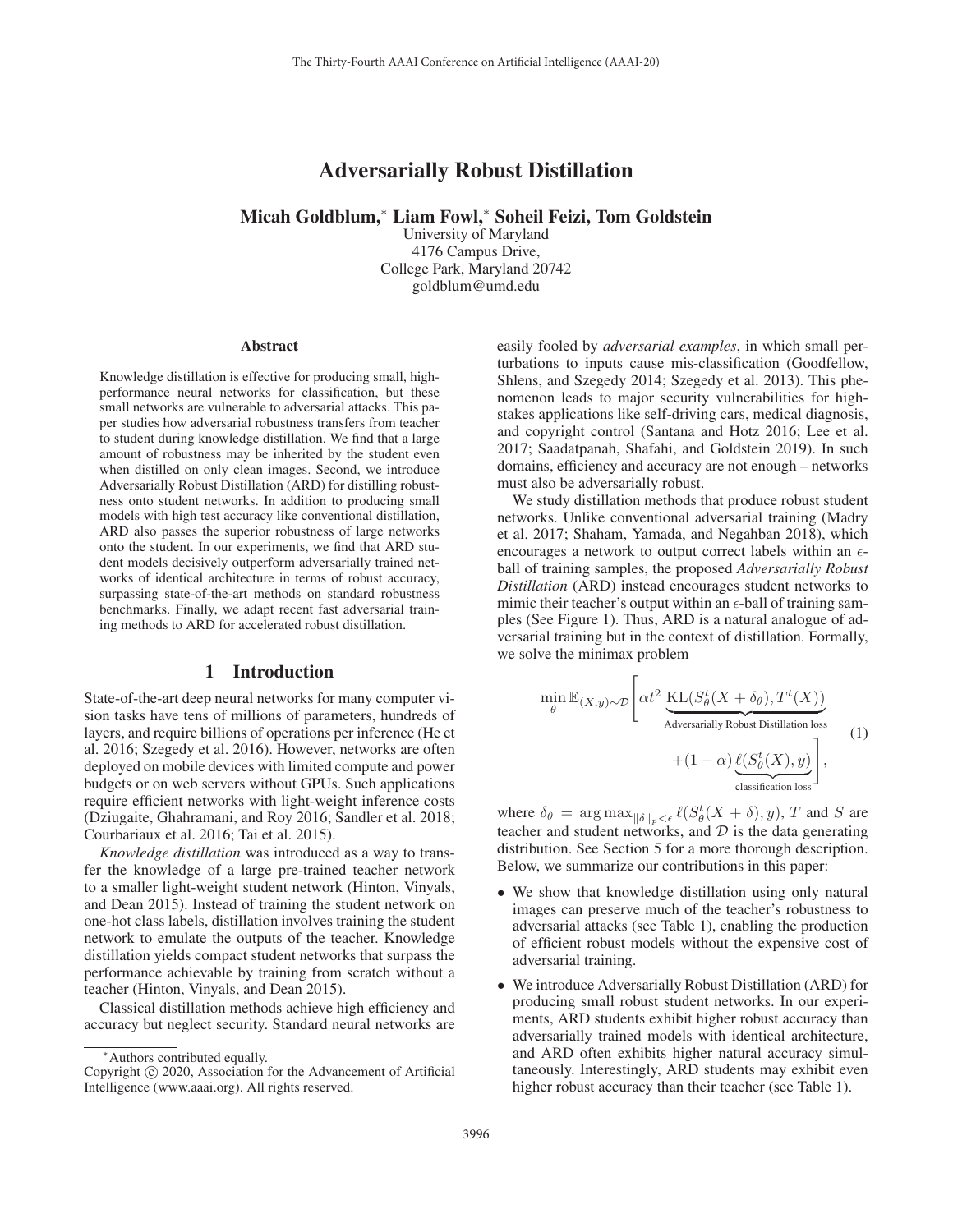• We accelerate our method for efficient training by adapting fast adversarial training methods.

|                                                             | Robust Accuracy       |
|-------------------------------------------------------------|-----------------------|
| Model                                                       | $(\mathcal{A}_{adv})$ |
| AT ResNet18 teacher                                         | 44.46%                |
| AT ResNet18 $\rightarrow$ MobileNetV2                       | 38.21%                |
| AT ResNet18 $\xrightarrow{\text{ARD}}$ MobileNetV2   50.22% |                       |

Table 1: Performance of an adv. trained (AT) teacher network and its student on CIFAR-10, where robust accuracy  $(A_{adv})$  is with respect to a 20-step PGD attack as in (Madry et al. 2017). "→" denotes "knowledge distillation onto". "
ARD<sub>2</sub>" denotes "adversarially robust distillation onto".

Table 1 shows that a student may learn robust behavior from a robust teacher, even if it only sees clean images during distillation. Our method, ARD, outperforms knowledge distillation for producing robust students. To gain initial intuition for the differences between these methods, we visualize decision boundaries for a toy problem in Figure 2. Randomly generated training data are depicted as colored dots with boxes showing the desired  $\ell_{\infty}$  robustness radius. Background colors represent the classification regions of the networks (10-layer teacher and 5-layer student). In each case, the network achieves perfect training accuracy. A training point is vulnerable to attack if its surrounding box contains multiple colors. Results in Figure 2 are consistent with our experiments in Section 5 on more complex datasets. We see in these decision boundary plots that knowledge distillation from a robust teacher preserves some robustness, while ARD produces a student who closely mimics the teacher.

### 2 Related Work

Early schemes for compressing neural networks involved binarized weights to reduce storage and computation costs (Courbariaux et al. 2016). Other efforts focused on speeding up calculations via low-rank regularization and pruning weights to reduce computation costs (Tai et al. 2015; Li et al. 2016). Knowledge distillation teaches a student network to mimic a more powerful teacher (Hinton, Vinyals, and Dean 2015). The student is usually a small, lightweight architecture like MobileNetV2 (MNV2) (Sandler et al. 2018).

Knowledge distillation has also been adapted for robustness in a technique called *defensive distillation* (Papernot et al. 2016). In this setting, the teacher and student have identical architectures. An initial network is trained on class labels and then distilled at temperature  $t$  onto a network of identical architecture. Defensive distillation improves robustness to a certain  $\ell_0$  attack (Papernot et al. 2016). However, defensive distillation gains robustness due to gradient masking, and this defense has been broken using  $\ell_0$ ,  $\ell_\infty$ , and  $\ell_2$  attacks (Carlini and Wagner 2016; 2017).

Various methods exist that modify networks to achieve robustness. Some model-specific variants of adversarial training utilize surrogate loss functions to minimize the difference in network output on clean and adversarial data (Zhang et al. 2019b; Miyato et al. 2018), feature denoising blocks (Xie et al. 2018), and logit pairing to squeeze logits from clean and adversarial inputs (Kannan, Kurakin, and Goodfellow 2018). Still other methods, such as JPEG compression, pixel deflection, and image superresolution, are modelagnostic and minimize the effects of adversarial examples by transforming inputs (Dziugaite, Ghahramani, and Roy 2016; Prakash et al. 2018; Mustafa et al. 2019).

Recently, there has been work on defensive-minded compression. The authors of (Wijayanto et al. 2018) and (Zhao et al. 2018) study the preservation of robustness under quantization. Defensive Quantization involves quantizing a network while minimizing the Lipschitz constant to encourage robustness (Lin, Gan, and Han 2019). While quantization reduces space complexity, it does not reduce the number of Multiply-Add (MAdd) operations needed for inference, although operations performed at lower precision may be faster depending on hardware. Moreover, Defensive Quantization is not evaluated against strong attackers. Another compression technique involves pruning (Sehwag et al. 2019). Pruning does reduce the number of parameters in a network, but it does not decrease network depth and thus may not accelerate inference. Additionally, this work does not achieve high compression ratios and does not achieve competitive performance on CIFAR-10. Pruning maintains the same architectural framework and does not allow a user to compress a state-of-the-art large robust network into a lightweight architecture of their choice. Creating small robust models is also of interest for the few-shot setting. Adversarial querying approaches this problem from the metalearning perspective (Goldblum, Fowl, and Goldstein 2019).

### 3 Problem Setup

Knowledge distillation employs a teacher-student paradigm in which a small student network learns to mimic the output of an often much larger teacher model (Hinton, Vinyals, and Dean 2015). Knowledge distillation in its purist form entails the minimization problem,

$$
\min_{\theta} \ell_{\text{KD}}(\theta), \ \ell_{\text{KD}}(\theta) = \mathbb{E}_{X \sim \mathcal{D}} \left[ \text{KL}(S^t_{\theta}(X), T^t(X)) \right], \tag{2}
$$

where KL is KL divergence,  $S_{\theta}$  is a student network with parameters  $\theta$ , T is a teacher network, t is a temperature constant, and  $X$  is an input to the networks drawn from data generating distribution D. The temperature constant refers to a number by which the logits are divided before being fed into the softmax function. Intuitively, knowledge distillation involves minimizing the average distance from the student's output to the teacher's output over data from a distribution. The softmax outputs of the teacher network, also referred to as soft labels, may be more informative than true data labels alone. In (Hinton, Vinyals, and Dean 2015), the authors suggest using a linear combination of the loss function,  $\ell_{\text{KD}}(\theta)$ , and the cross-entropy between the softmax output of the student network and the one-hot vector representing the true label in order to improve natural accuracy of the student model, especially on difficult datasets. In this case, we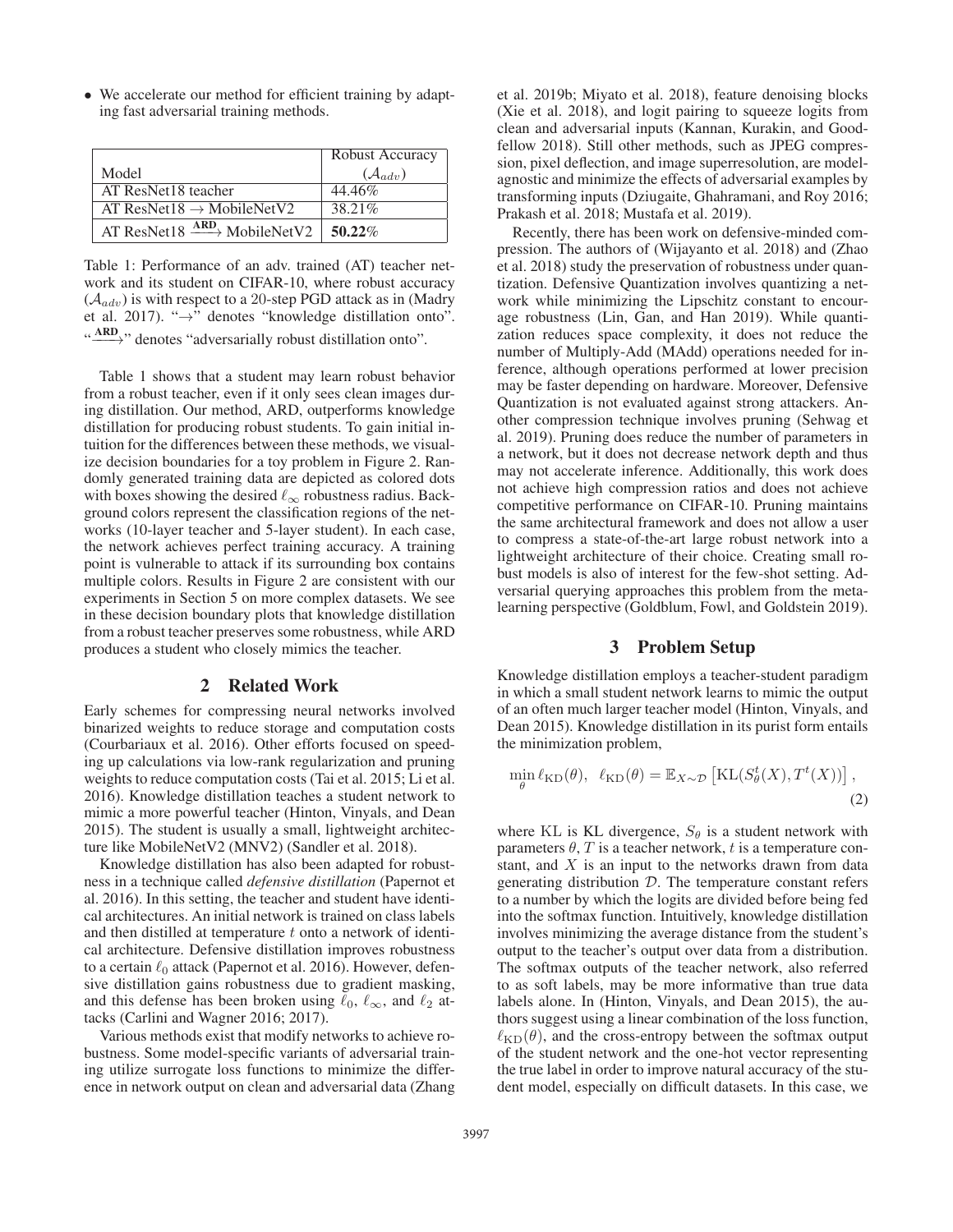

Figure 1: Adversarially Robust Distillation (ARD) works by minimizing discrepancies between the outputs of a teacher on natural images and the outputs of a student on adversarial images.



Figure 2: A student distilled from a robust teacher is more robust than a naturally trained network, but ARD produces a more robust network than either and closely mimics the teacher's decision boundary. Adversarially vulnerable training points have  $\ell_{\infty}$  boxes outlined in red.

have the loss function

$$
\ell_{\text{KD}}(\theta) = \mathbb{E}_{(X,d)\sim\mathcal{D}} \left[ \alpha t^2 \, \text{KL}(S^t_{\theta}(X), T^t(X) \right] + (1 - \alpha) \ell(S^t_{\theta}(X), y) \right], \tag{3}
$$

where  $\ell$  is the standard cross-entropy loss, and  $y$  is the label. In our experiments, we use  $\alpha = 1$  except where otherwise noted. We investigate if students trained using this method inherit their teachers' robustness to adversarial attacks. We also combine knowledge distillation with adversarial training.

Adversarial training is another method for encouraging robustness to adversarial attacks during training (Shaham, Yamada, and Negahban 2018). Adversarial training involves the minimax optimization problem,

$$
\min_{\theta} \mathbb{E}_{(X,y)\sim\mathcal{D}}\left[\max_{\|\delta\|_{p}<\epsilon} L_{\theta}(X+\delta,y)\right],\tag{4}
$$

where  $L_{\theta}(X + \delta, y)$  is the loss of network with parameters  $\theta$ , input X perturbed by  $\delta$ , and label y. Adversarial training encourages a student to produce the correct label in an  $\epsilon$ -ball surrounding data points. Virtual Adversarial Training (VAT) and TRADES instead use as a loss function a linear combination of cross-entropy loss and KL divergence between the network's softmax output from clean input and from adversarial input (Miyato et al. 2018;

Zhang et al. 2019b). The KL divergence term acts as a consistency regularizer which trains the neural network to produce identical output on a natural image and adversarial images generated from the natural image. As a result, this term encourages the neural network's output to be constant in  $\epsilon$ balls surrounding data points.

Knowledge distillation is useful for producing accurate student networks when highly accurate teacher networks exist. However, the resulting student networks may not be robust to adversarial attacks (Carlini and Wagner 2017). We combine the central ideas of knowledge distillation and adversarial training to similarly produce robust student networks when robust teacher networks exist.

We focus on adversarial robustness to  $\ell_{\infty}$  attacks since these are pervasive in the robustness literature. Thus, we carry out both adversarial training and ARD with FGSMbased PGD  $\ell_{\infty}$  attacks similarly to (Madry et al. 2017; Zhang et al. 2019b). We re-implemented the methods from these papers to perform adversarial training and to establish performance baselines. In our experiments, we use WideResNet (34-10) and ResNet18 teacher models as well as MobileNetV2 (MNV2) students (Zagoruyko and Komodakis 2016; He et al. 2016; Sandler et al. 2018). Adversarial training and TRADES teacher models are as described in (Madry et al. 2017; Zhang et al. 2019b).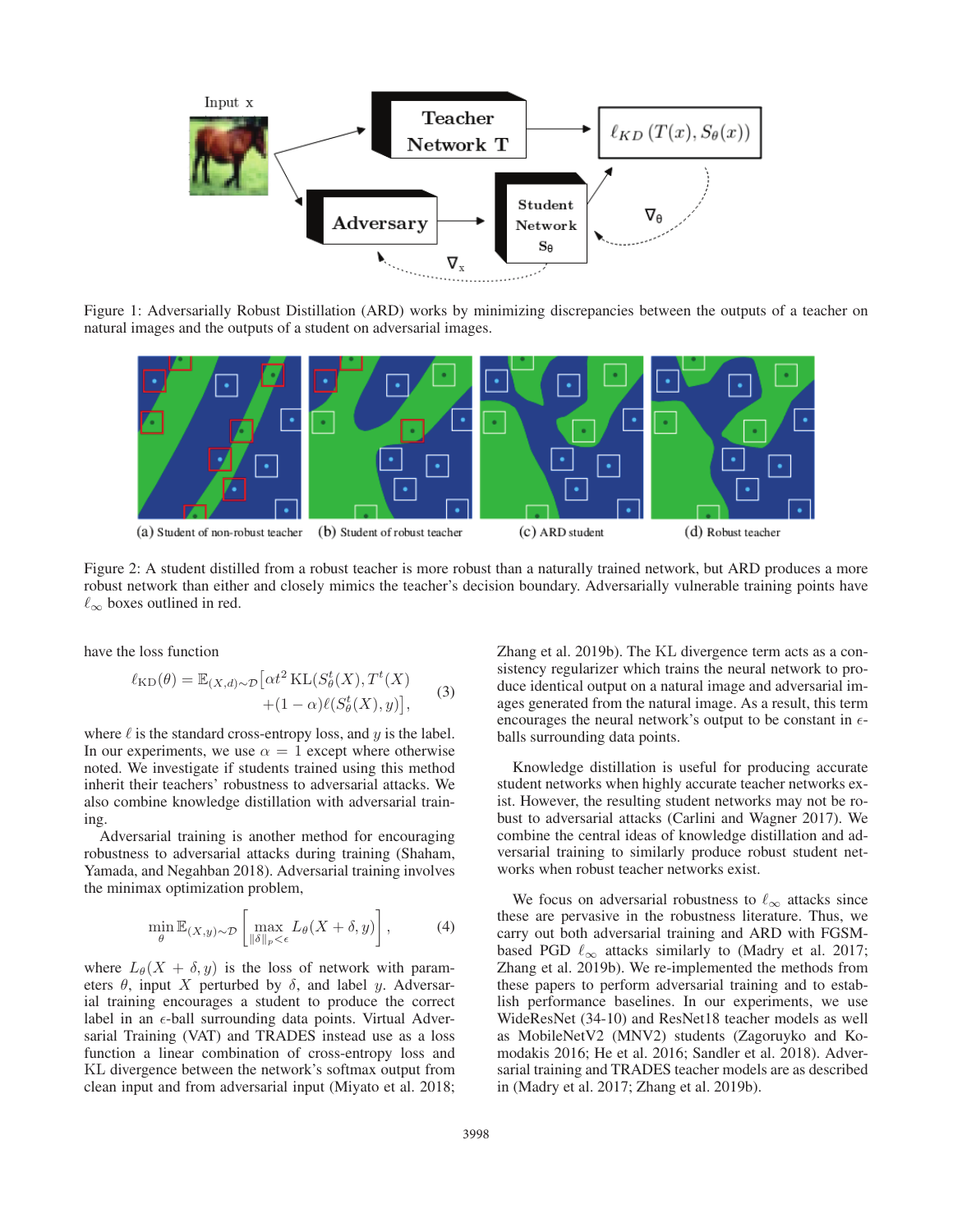# 4 Adversarial robustness is preserved under knowledge distillation

The softmax output of a neural network classifier trained with cross-entropy loss estimates the posterior distribution over class labels on the training data distribution (Bridle 1990). Empirical study of distillation suggests that neural networks perform better when trained on the softmax output of a powerful teacher than when trained on only class labels (Hinton, Vinyals, and Dean 2015). The distribution of images generated by adversarial attacks with respect to a particular model and a data generating distribution, D, may differ from the distribution of natural images generated by D. Distillation from a naturally trained teacher is known to produce student models which are not robust to adversarial attacks (Carlini and Wagner 2017). Thus, we suspected that a non-robust teacher network trained on natural images would be poorly calibrated for estimating posterior probabilities on the distribution of images generated by adversarial attacks. On the other hand, an adversarially trained teacher network might provide a more accurate estimate of posterior probabilities on this distribution. We compare the robustness of student models distilled from both naturally trained and adversarially trained teachers. If we distill from an adversarially trained teacher, will the student inherit robustness?

If robustness transfers from teacher to student, we can harness state-of-the-art robust teacher networks to produce accurate, robust, and efficient student networks. Moreover, since adversarial training is slow due to the bottleneck of crafting adversarial samples for every batch, we could create many different student networks from one teacher, and adversarial training would only need to be performed once. This routine of training a robust teacher and then distilling onto robust students would be far more time efficient than training many robust student networks individually.

### 4.1 Non-robust teachers produce non-robust students

To establish a baseline for comparison, we distill a nonrobust ResNet18 teacher and evaluate against a 20-step PGD attack as in (Madry et al. 2017). We verify known results showing that defensive distillation is ineffective for producing adversarially robust students (Carlini and Wagner 2017).

| Model                           | $\mathcal{A}_{nat}$ | $\mathcal{A}_{adv}$ |
|---------------------------------|---------------------|---------------------|
| ResNet18 teacher                | 94.75%              | $0.0\%$             |
| $ResNet18 \rightarrow ResNet18$ | 94.92%              | $0.0\%$             |
| $ResNet18 \rightarrow MNV2$     | 93.53%              | $0.0\%$             |

Table 2: Performance of a naturally trained teacher network and its students distilled (with  $t = 30$ ) on CIFAR-10, where robust accuracy is with respect to a 20-step PGD attack as in (Madry et al. 2017).  $A_{nat}$  denotes natural accuracy.

### 4.2 Robust teachers can produce robust students, even distilling on only clean data

Next, we substitute in a robust adversarially trained ResNet18 teacher network and run the same experiments.

We find that our new student networks are far more robust than students of the non-robust teacher (see Table 3). In fact, the student networks acquire most of the teacher's robust accuracy. These results confirm that robust lightweight networks may indeed be produced cheaply through knowledge distillation without undergoing adversarial training.

| Student Model                      | $\mathcal{A}_{nat}$ | $\mathcal{A}_{adv}$ |
|------------------------------------|---------------------|---------------------|
| AT ResNet18 teacher                | 76.54%              | 44.46%              |
| AT ResNet18 $\rightarrow$ ResNet18 | 76.13%              | 40.13\%             |
| AT ResNet18 $\rightarrow$ MNV2     | 76.86%              | 38.21%              |

Table 3: Performance of an adversarially trained ResNet18 teacher network and student networks of various sizes distilled on CIFAR-10, where robust accuracy is with respect to a 20-step PGD attack as in (Madry et al. 2017).

### 4.3 Not all robust networks are good teachers, and robustness does not transfer on some datasets

In the previous experiments, we see that a student network may inherit a significant amount of robustness from a robust teacher network during knowledge distillation. However, some robust teachers are not conducive to this robustness transfer. We use robust WideResNet (34-10) models trained using adversarial training and TRADES to show that while these models do transfer robustness during knowledge distillation, they transfer less than the weaker ResNet18 teacher network from the previous section (See Table 4). Additionally, a robust WRN teacher model transfers almost no robustness under knowledge distillation against 20-step PGD untargeted attacks on CIFAR-100, a much harder dataset for robustness to untargeted attacks than CIFAR-10 (See Table 5). Further experiments show that robustness transfer diminishes rapidly as we decrease  $\alpha$  from our default value of 1.

For these reasons, we develop ARD for distilling a variety of teachers in order to produce robust students. Using ARD, robustness is preserved on architectures and datasets that do not transfer robustness under vanilla knowledge distillation.

| Model                         | $\mathcal{A}_{nat}$ | $\mathcal{A}_{adv}$ |
|-------------------------------|---------------------|---------------------|
| AT WRN teacher                | 84.41%              | 45.75%              |
| <b>TRADES WRN</b> teacher     | 84.92%              | 56.61%              |
| AT WRN $\rightarrow$ MNV2     | 92.49%              | 5.46%               |
| TRADES WRN $\rightarrow$ MNV2 | 85.6%               | 21.69%              |

Table 4: Robust WRN teacher models and their students on CIFAR-10, where robust accuracy is with respect to a 20 step PGD attack as in (Madry et al. 2017).

# 5 Improving the robustness of student models with Adversarially Robust Distillation (ARD)

We combine the central machinery from knowledge distillation, adversarial training, and TRADES/VAT to produce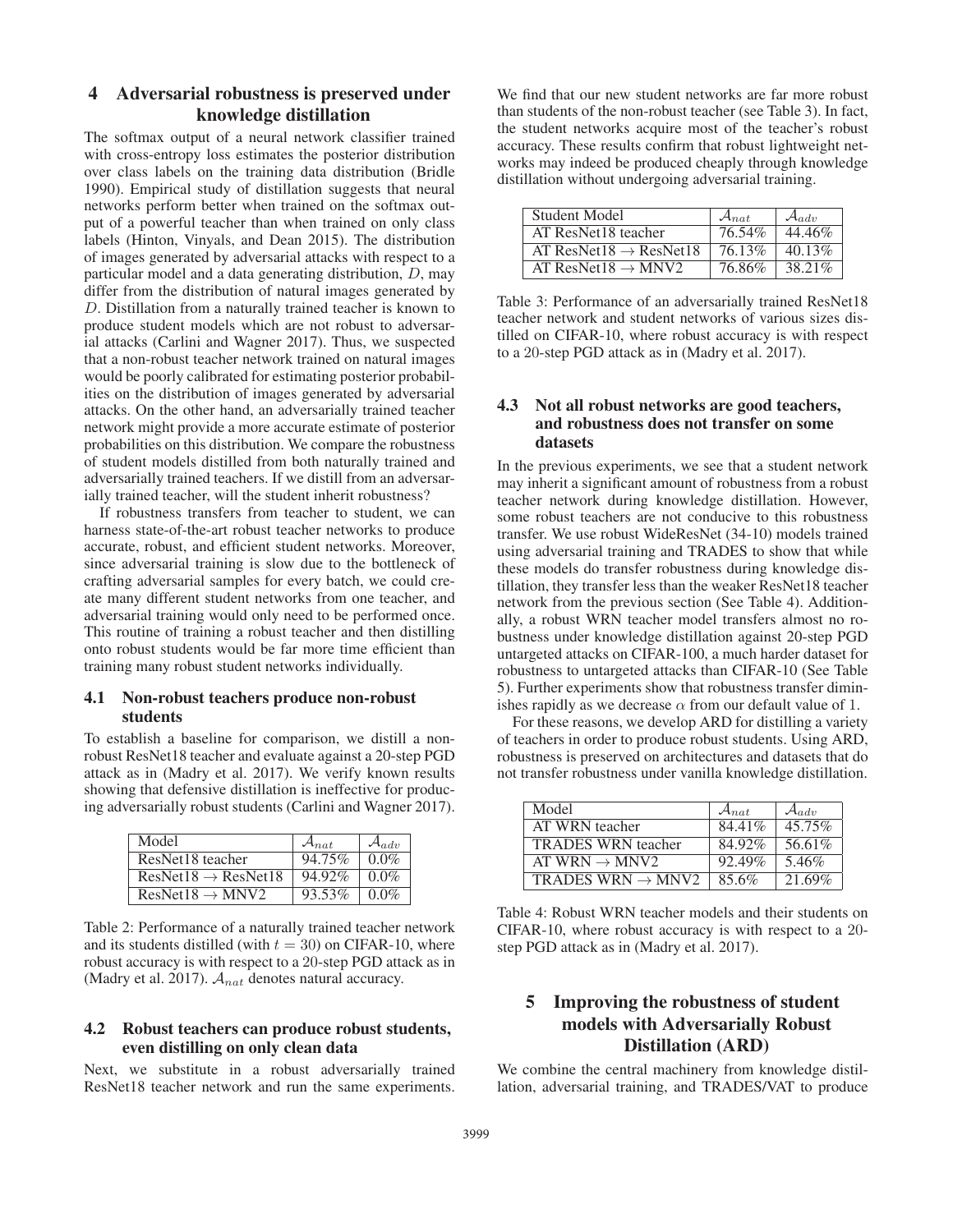| Model                     | $\mathcal{A}_{nat}$ | $\mathcal{A}_{adv}$ |
|---------------------------|---------------------|---------------------|
| AT WRN teacher            | 59.9%               | 28.36%              |
| AT WRN $\rightarrow$ MNV2 | 25.54%              | 1.30%               |
| AT WRN $\rightarrow$ MNV2 |                     |                     |
| $(\alpha = 0.95)$         | 75.94%              | 0.02%               |
| AT WRN $\rightarrow$ MNV2 |                     |                     |
| $(\alpha = 0.93)$         | 76.38%              | $0.00\%$            |
|                           |                     |                     |

Table 5: Robust teacher network and its students on CIFAR-100, where robust accuracy is with respect to a 20-step PGD attack as in (Madry et al. 2017).

small robust student models from much larger robust teacher models using a method we call *Adversarially Robust Distillation*. ARD not only produces more robust students than knowledge distillation, but ARD also works for teachers and datasets on which knowledge distillation is ineffective for transferring robustness. Our procedure is a natural analogue of adversarial training but in a distillation setting. During standard adversarial training, we encourage a network to produce the ground truth label corresponding to a clean input when the network is exposed to an adversary. Along the same lines, our method treats the teacher network's softmax output on clean data as the ground truth and trains a student network to reproduce this ground truth when exposed to adversarial examples. We start with a robust teacher model, T, and we train the student model  $S_{\theta}$  by solving the following optimization problem ((1) revisited):

$$
\min_{\theta} \mathbb{E}_{(X,y)\sim\mathcal{D}}\left[\alpha t^2 \mathrm{KL}(S_{\theta}^t(X+\delta_{\theta}), T^t(X))\right] + (1-\alpha)\ell(S_{\theta}^t(X), y)\right],
$$

where  $\delta_{\theta} = \arg \max_{\|\delta\|_p < \epsilon} \ell(S_{\theta}^t(X + \delta), y), \ell$  is cross-<br>entropy loss, and we divide the logits of both student and entropy loss, and we divide the logits of both student and teacher models by temperature term  $t$  during training. The  $t^2$  term is used as in (Hinton, Vinyals, and Dean 2015) since dividing the logits shrinks the gradient. The cross-entropy loss, which encourages natural accuracy, is a standard training loss. Thus,  $\alpha$  is a hyperparameter that prioritizes similarity to the teacher over natural accuracy. In our experiments, we set  $\alpha = 1$  except where otherwise noted, eliminating the cross-entropy term. We find that lower values of  $\alpha$  are useful for improving performance on harder classification tasks. Our training routine involves the following procedure:

### 5.1 ARD works with teachers that fail to transfer robustness under knowledge distillation

In Section 4, we saw that that some teacher networks do not readily transfer robustness. We see through our experiments in Table 6 that ARD is able to create robust students from teachers whose robustness failed to transfer during knowledge distillation. TRADES and adversarially trained MobileNetV2 (MNV2) models are each outperformed in both natural and robust accuracy simultaneously by an ARD variant. In these experiments, the WideResnet teacher model contains  $20 \times$  as many parameters and performs  $70 \times$  as many MAdd operations as the MobileNetV2 student.

#### Algorithm 1: Adversarially Robust Distillation (ARD)

| <b>Require:</b> Student and teacher networks $S$ and $T$ ,                        |
|-----------------------------------------------------------------------------------|
| learning rate $\gamma$ , dataset $\{(\mathbf{x}_i, y_i)\}\$ , number of steps, K, |
| per PGD attack, and $\epsilon$ maximum attack radius.                             |
| Initialize $\theta$ , the weights S;                                              |
| for Epoch = $1,,N_{epochs}$ do                                                    |
| for Batch = $1,,N_{batches}$ do                                                   |
| Construct adv. example $x'_i$ for each $x_i \in$ Batch                            |
| by maximizing cross-entropy between $S_{\theta}(\mathbf{x}_i)$                    |
| and $y_i$ constrained to $  \mathbf{x}_i - \mathbf{x}'_i  _p < \epsilon$ using    |
|                                                                                   |

| and $y_i$ constrained to $  A_i - A_i  _p < c$ using                                                                |
|---------------------------------------------------------------------------------------------------------------------|
| K-step PGD.                                                                                                         |
| Compute $\nabla_{\theta} \ell_{ARD}(\{\mathbf{x}_i\}, \theta) =$                                                    |
| $\sum_i \nabla_{\theta} [\alpha t^2 \mathop{\mathrm{KL}}\nolimits(S^t_{\theta}(\mathbf{x}'_i), T^t(\mathbf{x}_i))]$ |
| $\overline{+(1-\alpha)\ell(S^t_{\theta}(X), \mathbf{y})}$ , over the current batch.                                 |
| $\theta \leftarrow \theta - \gamma \nabla_{\theta} \ell_{\text{ARD}}(\{\mathbf{x}_i\}, \theta)$                     |
|                                                                                                                     |

| Model                                            | $\mathcal{A}_{nat}$ | $\mathcal{A}_{adv}$ |
|--------------------------------------------------|---------------------|---------------------|
| <b>TRADES WRN</b> teacher                        | 84.92%              | 56.61%              |
| AT MNV <sub>2</sub>                              | 80.50%              | 46.90%              |
| <b>TRADES MNV2</b>                               | 83.59%              | 44.79%              |
| TRADES WRN $\frac{\text{ARD}}{\text{MNV2}}$ MNV2 | 82.63%              | 50.42%              |
| TRADES WRN $\xrightarrow{\text{ARD}}$ MNV2       |                     |                     |
| $(\alpha = 0.95)$                                | 84.70%              | 46.28%              |

Table 6: Performance on CIFAR-10, where robust accuracy is w.r.t. a 20-step PGD attack as in (Madry et al. 2017).

#### 5.2 ARD works on datasets where knowledge distillation fails

In Section 4, we saw that a student network inherited little robustness from an adversarially trained teacher network on CIFAR-100. This dataset is very difficult to protect from untargeted attacks because it contains many classes that are similar in appearance. In Table 7, we see that a MobileNetV2 student model trained on CIFAR-100 using ARD from an adversarially trained WideResNet is significantly more robust than an adversarially trained MobileNetV2. In fact, the ARD model is nearly as robust as its teacher.

| Model                                                      | $\mathcal{A}_{nat}$ | $\mathcal{A}_{adv}$ |
|------------------------------------------------------------|---------------------|---------------------|
| AT WRN teacher                                             | 59.90%              | 28.36%              |
| AT MNV <sub>2</sub>                                        | 55.62%              | 22.80%              |
| AT WRN $\xrightarrow{\text{ARD}}$ MNV2 ( $\alpha = 0.93$ ) | 55.47%              | $27.64\%$           |
|                                                            |                     |                     |

Table 7: Performance on CIFAR-100, where robust accuracy is w.r.t. a 20-step PGD attack as in (Madry et al. 2017).

### 5.3 ARD can produce networks more robust than their teacher

In some experiments, ARD student networks are more robust than their teacher. Interestingly, this behavior does not depend on distilling from a high-capacity network to a low capacity network; distilling Resnet18 onto itself and Mo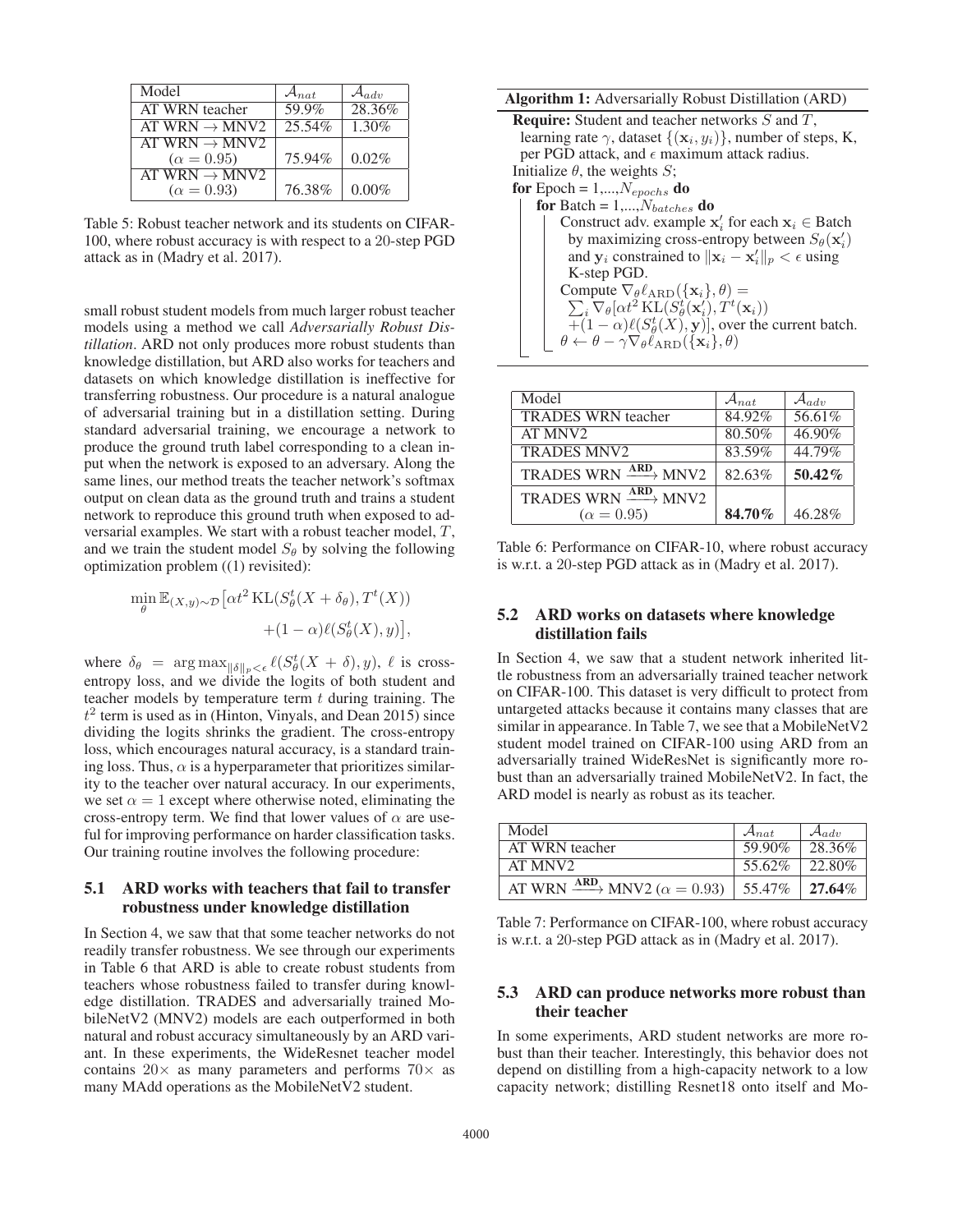bileNetV2 onto itself using ARD results in far better robustness than adversarial training alone.

We seek to understand if this increased robustness is caused by differences between the student and teacher architectures, and so we use ARD to distill a teacher network onto a student network with an identical architecture. In our experiments, ARD boosted the robustness of both the ResNet18 and MobileNetV2 models (See Table 8).

| Model                                           | $\mathcal{A}_{nat}$ | $\mathcal{A}_{adv}$ |
|-------------------------------------------------|---------------------|---------------------|
| AT ResNet18                                     | 76.54%              | 44.46%              |
| AT MNV <sub>2</sub>                             | 80.50%              | 46.90%              |
| AT ResNet18 $\xrightarrow{\text{ARD}}$ ResNet18 | 79.49%              | 51.21%              |
| AT MNV2 $\frac{\text{ARD}}{\text{MNV2}}$ MNV2   | 81.22%              | 47.95%              |
| AT ResNet18 $\xrightarrow{\text{ARD}}$ MNV2     | 79.47%              | 50.22%              |

Table 8: Performance on CIFAR-10, where robust accuracy is w.r.t. a 20-step PGD attack as in (Madry et al. 2017).

### 5.4 Accelerating ARD using fast adversarial training methods

The ARD procedure described above takes approximately the same amount of time as adversarial training. Adversarial training is slow since it requires far more gradient calculations than natural training. Several methods have been proposed recently for accelerating adversarial training (Shafahi et al. 2019; Zhang et al. 2019a). We similarly accelerate performance for ARD by adapting "free" adversarial training to distillation. This version, *Fast-ARD*, described in Algorithm 2, is equally fast to knowledge distillation (see Table 10 for a list of training times). During training, we replay each mini-batch several times in a row. On each replay, we simultaneously compute the gradient of the loss w.r.t. the image and parameters using the same backward pass. Then, we update the adversarial attack and the network's parameters simultaneously. Empirically, Fast-ARD produces less robust students than the full ARD above, but it produces higher robust accuracy compared to models with identical architectured trained using existing accelerated free adversarial training methods as seen in Table 9. Furthermore, Fast-ARD from a TRADES WideResNet onto MobileNetV2 produces a more robust student than our most robust MobileNetV2 produced during vanilla knowledge distillation and in the same amount of training time. Our accelerated algorithm is detailed in Algorithm 2.

### 5.5 ARD and Fast-ARD models are more robust than their adversarially trained counterparts

While 20-step PGD is a powerful attack, we also test ARD against other  $\ell_{\infty}$  attackers including Momentum Iterative Fast Gradient Sign Method (Dong et al. 2018), DeepFool (Moosavi-Dezfooli, Fawzi, and Frossard 2016), 1000-step PGD, and PGD with random restarts. We find that ARD and Fast-ARD outperform adversarial training and free training respectively across all attacks we tried (see Table 11).

Algorithm 2: Fast-ARD with free adversarial training

| <b>Requires:</b> Student and teacher networks S and T,                                                  |  |  |  |
|---------------------------------------------------------------------------------------------------------|--|--|--|
| learning rate $\gamma$ , norm p, dataset $\{(\mathbf{x}_i, y_i)\}\$ , and attack                        |  |  |  |
| step-size r and radius $\epsilon$                                                                       |  |  |  |
| Initialize $\theta$ , the weights of network S, and set $\delta = 0$ .                                  |  |  |  |
| for Epoch = 1,, $\frac{N_{epochs}}{m}$ do                                                               |  |  |  |
| for Batch = $1,,N_{batches}$ do                                                                         |  |  |  |
| for $j = 1,, m$ do                                                                                      |  |  |  |
| For $x_i \in$ Batch, find new perturbation $\delta_i'$ by                                               |  |  |  |
| maximizing cross-entropy between                                                                        |  |  |  |
| $S_{\theta}(\mathbf{x}_i + \delta_i + \delta'_i)$ and $\mathbf{y}_i$ over $\delta'_i$ ,                 |  |  |  |
| constrained to $\ \delta_i + \delta'_i\ _p < \epsilon$ , using a                                        |  |  |  |
| 1-step PGD attack.                                                                                      |  |  |  |
| Compute the gradient of the loss function                                                               |  |  |  |
| $\nabla_{\theta} \ell_{ARD}(\{\mathbf{x}_i\}, \theta) =$                                                |  |  |  |
| $\sum_i \nabla_{\theta} [\alpha t^2 \mathbf{KL}(S_{\theta}^t(\mathbf{x}_i'), T^t(\mathbf{x}_i)) + (1 -$ |  |  |  |
| $\alpha$ ) $\ell(S^t_{\theta}(X), \mathbf{y})$ , over current batch.                                    |  |  |  |
| $\delta_i \leftarrow \delta_i + \delta'_i$                                                              |  |  |  |
| $\theta \leftarrow \theta - \gamma \nabla_{\theta} \ell_{\text{ARD}}(\{\mathbf{x}_i\}, \theta)$         |  |  |  |
|                                                                                                         |  |  |  |
|                                                                                                         |  |  |  |

| Model                                 | $\mathcal{A}_{nat}$ | $\mathcal{A}_{adv}$ |
|---------------------------------------|---------------------|---------------------|
| Free trained $MNV2$ (m=4)             | 82.63%              | 23.13%              |
| TRADES WRN $\xrightarrow{F-ARD} MNV2$ |                     |                     |
| $(m=4)$                               | 83.51%              | 37.07%              |
| Free trained MNV2 $(m=8)$             | 72.30%              | 27.96%              |
| TRADES WRN $\xrightarrow{F-ARD} MNV2$ |                     |                     |
| $(m=8)$                               | 76.38%              | 36.85%              |

Table 9: Performance of MobileNetV2 classifiers, free trained and Fast-ARD, on CIFAR-10, where robust accuracy is with respect to a 20-step PGD attack as in (Madry et al. 2017). " $\xrightarrow{\textbf{F-ARD}}$ " denotes "Fast-ARD onto".

| Model                                       | Time (hrs) |
|---------------------------------------------|------------|
| AT MNV2                                     | 41.09      |
| TRADES WRN $\rightarrow$ MNV2               | 5.13       |
| TRADES WRN $\xrightarrow{\text{ARD}}$ MNV2  | 41.06      |
| TRADES WRN $\xrightarrow{F-ARD} MNV2$ (m=4) | 5.15       |
| TRADES WRN $\xrightarrow{F-ARD} MNV2$ (m=8) | 5.10       |

Table 10: Training times for adversarial training, clean distillation, ARD, and Fast-ARD. Each model was trained with 200 parameter updates for each training image (equivalent of 200 epochs). All models were trained on CIFAR-10 with a single RTX 2080 Ti GPU and identical batch sizes. The AT model and the ARD model were trained with a 10-step PGD attack. "F-ARD<sub>2</sub>" denotes "Fast-ARD onto".

# 6 Space and time efficiency of student and teacher models

We perform our experiments for ARD with WideResNet (34-10) and ResNet18 teacher models as well as a MobileNetV2 student model. We consider two network quali-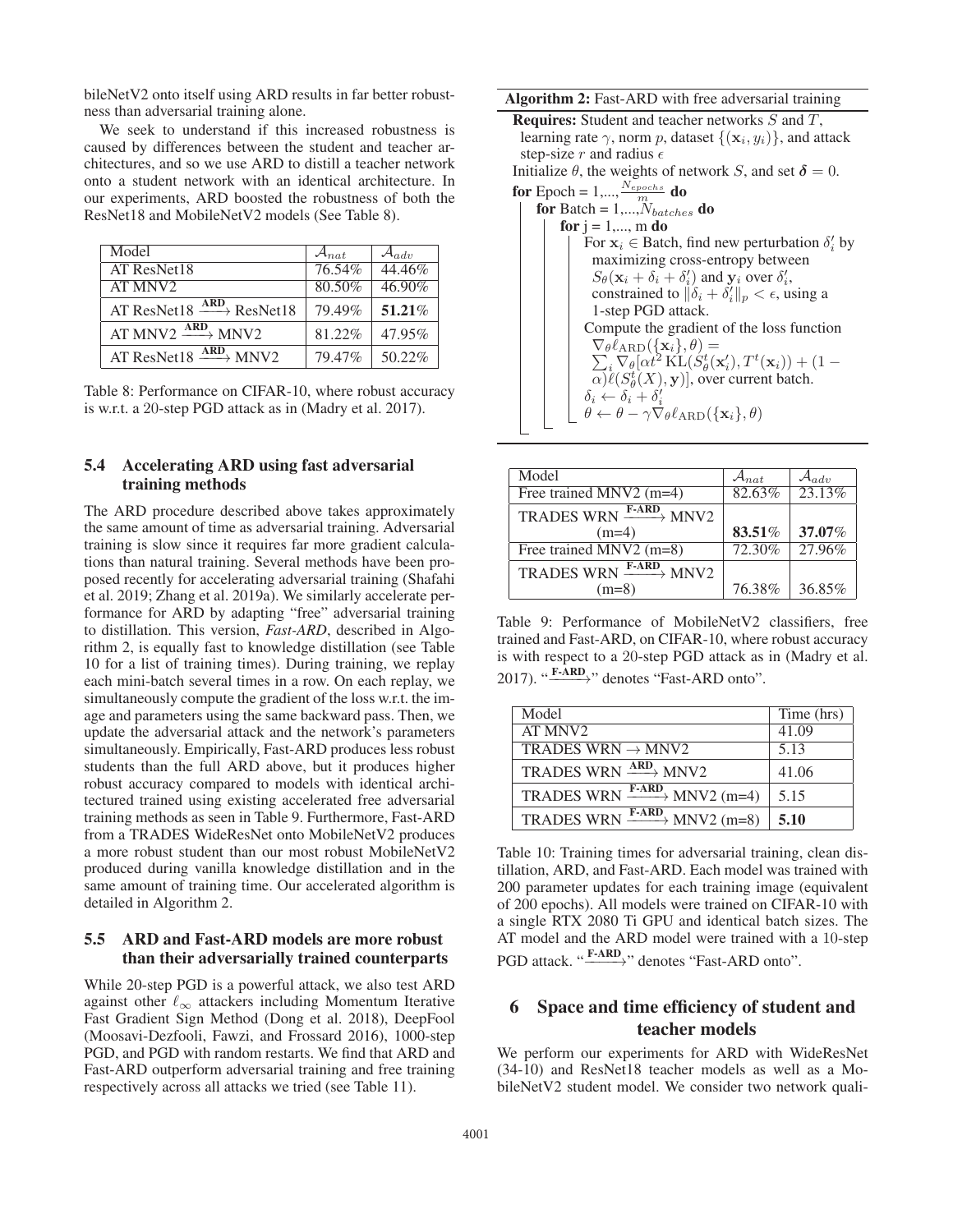| Model                                        | $MI-FGSM20$ | DeepFool | $1000-PGD$ | 20-PGD 100-restarts |
|----------------------------------------------|-------------|----------|------------|---------------------|
| AT MNV2                                      | 50.82%      | 57.74%   | $46.51\%$  | 46.79%              |
| $\longrightarrow$ MNV2                       | 55.16%      | 64.61%   | 49.98%     | 50.30%              |
| Free trained MNV2 $(m=4)$                    | 30.60%      | 41.09%   | $22.23\%$  | 22.94%              |
| $\frac{\text{F-ARD}}{\text{MNV2}}$ MNV2(m=4) | 44.78%      | 60.03%   | 36.01%     | 36.88%              |

Table 11: Robust validation accuracy of adversarially trained and free trained MobileNetV2 and TRADES WRN ARD (and Fast-ARD) onto MobileNetV2 on CIFAR-10 under various attacks. All attacks use  $\epsilon = \frac{8}{255}$ .

ties for quantifying compression. First, we study space efficiency by counting the number of parameters in a network. Second, we study time complexity. To this end, we compute the multiply-add (MAdd) operations performed during a single inference. The real time elapsed during this inference will vary as a result of implementation and deep learning framework, so we use MAdd, which is invariant under implementation and framework, to study time complexity.

The WideResNet and ResNet18 teachers we employ contain  $\sim$  46.2M and  $\sim$  11.2M parameters respectively, while the MobileNetV2 student contains <sup>∼</sup> 2.3M parameters. A forward pass through the WRN and ResNet18 teacher models takes <sup>∼</sup> 13.3B MAdd operations and <sup>∼</sup> 1.1B MAdd operations respectively, while a forward pass through the student model takes <sup>∼</sup> 187M MAdd operations. To summarize these network traits, compared to a WideResnet (34-10) teacher, the MobileNetV2 student model:

- Contains  $\sim 5\%$  as many parameters
- Performs <sup>∼</sup> 1.4% as many MAdd operations during a forward pass

### 7 Discussion

We find that knowledge distillation allows a student network to absorb a large amount of a teacher network's robustness to adversarial attacks, even when the student is only trained on clean data. However, in some cases, a distilled student model is still far less robust than the teacher. To improve student robustness, we introduce Adversarially Robust Distillation (ARD). In our experiments, student models trained using our method outperform similar networks trained using adversarial training in robust and often natural accuracy. Our models exceed state-of-the-art performance on CIFAR-10 and CIFAR-100 benchmarks. Furthermore, we develop a free adversarial training variant of ARD and demonstrate appreciably accelerated performance.

Recent work on distillation has produced significant improvements over vanilla knowledge distillation (Chen et al. 2018). We believe that Knowledge Distillation with Feature Maps could improve both natural and robust accuracy of student networks. Adaptive data augmentation like AutoAugment (Cubuk et al. 2018) may also improve performance of both normal knowledge distillation for robust teachers and ARD. Finally, with the recent publication of fast adversarial training methods (Shafahi et al. 2019; Zhang et al. 2019a), we hope to further accelerate ARD.

### 8 Experimental details

We train our models for 200 epochs with SGD and a momentum term of  $2(10^{-4})$ . Fast-ARD models are trained for  $\frac{200}{m}$ <br>epochs so that they take the same amount of time as natural epochs so that they take the same amount of time as natural distillation. We use an initial learning rate of 0.1, and we decrease the learning rate by a factor of 10 on epochs 100 and 150 (epochs  $\frac{100}{m}$  and  $\frac{150}{m}$  for Fast-ARD). We use a temperature term of  $30^{\circ}$  for CIFAR-10 and 5 for CIFAR-100. To craft adversarial examples during training, we use FGSM-based PGD with 10 steps,  $\ell_{\infty}$  attack radius of  $\epsilon = \frac{8}{255}$ , a step size of  $\frac{2}{255}$ , and a random start.

 $\tilde{A}$  PyTorch implementation of ARD can be found at: https: //github.com/goldblum/AdversariallyRobustDistillation

### Acknowledgments

This research was generously supported by DARPA, including the GARD program, QED for RML, and the Young Faculty Award program. Further funding was provided by the AFOSR MURI program, and the National Science Foundation (DMS).

#### References

Bridle, J. S. 1990. Probabilistic interpretation of feedforward classification network outputs, with relationships to statistical pattern recognition. In *Neurocomputing*. Springer. 227–236.

Carlini, N., and Wagner, D. 2016. Defensive distillation is not robust to adversarial examples. *arXiv preprint arXiv:1607.04311*.

Carlini, N., and Wagner, D. 2017. Towards evaluating the robustness of neural networks. In *2017 IEEE Symposium on Security and Privacy (SP)*, 39–57. IEEE.

Chen, W.-C.; Chang, C.-C.; Lu, C.-Y.; and Lee, C.-R. 2018. Knowledge distillation with feature maps for image classification. *arXiv preprint arXiv:1812.00660*.

Courbariaux, M.; Hubara, I.; Soudry, D.; El-Yaniv, R.; and Bengio, Y. 2016. Binarized neural networks: Training deep neural networks with weights and activations constrained to+ 1 or-1. *arXiv preprint arXiv:1602.02830*.

Cubuk, E. D.; Zoph, B.; Mane, D.; Vasudevan, V.; and Le, Q. V. 2018. Autoaugment: Learning augmentation policies from data. *arXiv preprint arXiv:1805.09501*.

Dong, Y.; Liao, F.; Pang, T.; Su, H.; Zhu, J.; Hu, X.; and Li, J. 2018. Boosting adversarial attacks with momentum. In *Proceedings of the IEEE Conference on Computer Vision and Pattern Recognition*, 9185–9193.